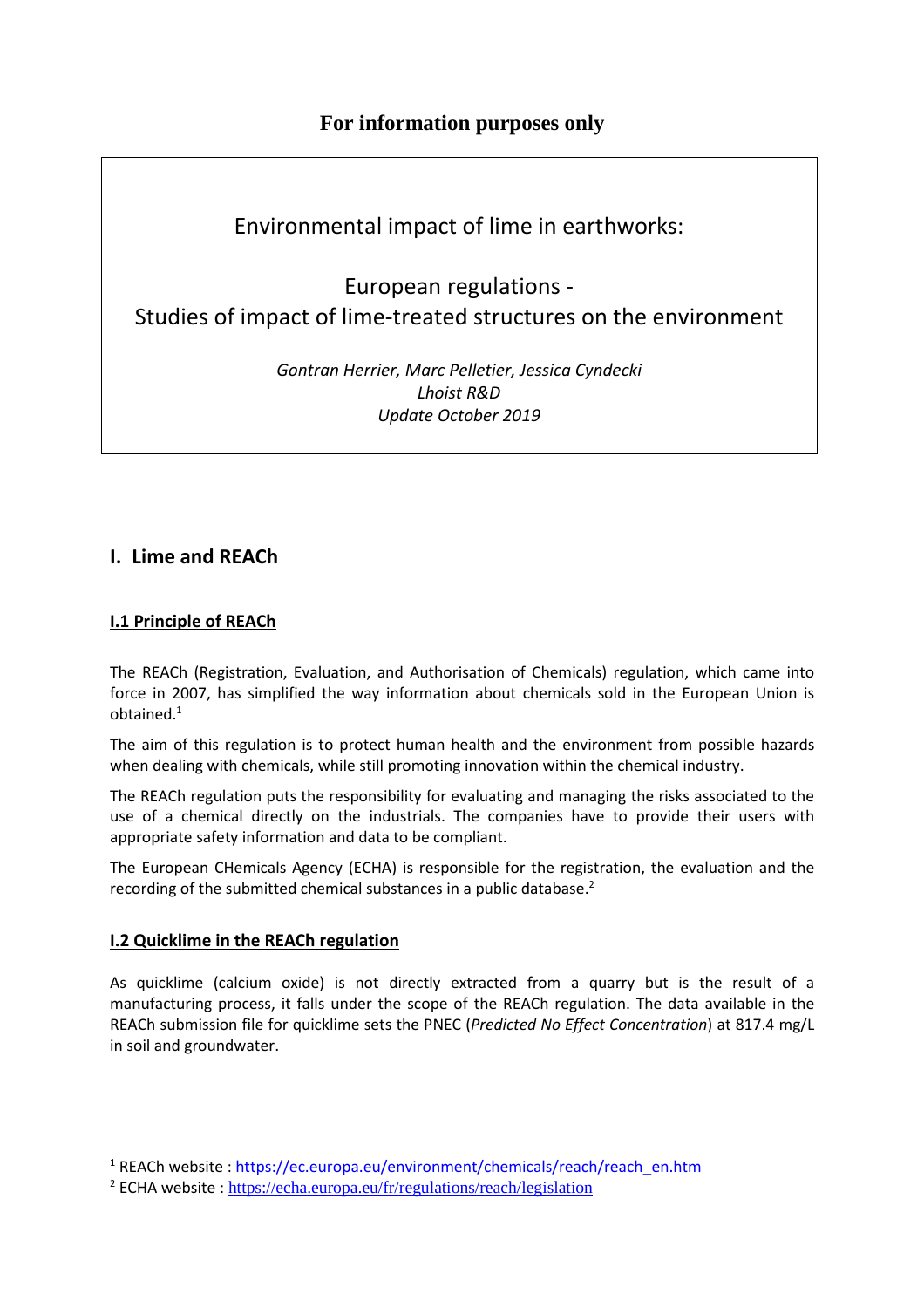#### Notion tackled in the REACh program: *Technosphere zone*

The use of lime in earthworks involves usually the treatment of a small portion of the natural surrounding soil (buffer area). The process results in a significant pH increase and modifies locally the soil composition.

The combined treated and buffer areas of the soil are described as anthroposphere, also called technosphere. This concept denotes the physical portion of the environment made or modified by works of any kind of human origin. In this case, the technosphere is an earthen structure or earthwork improved by the use of quicklime. The technosphere itself is out of scope of the REACh regulation, which targets its direct environment.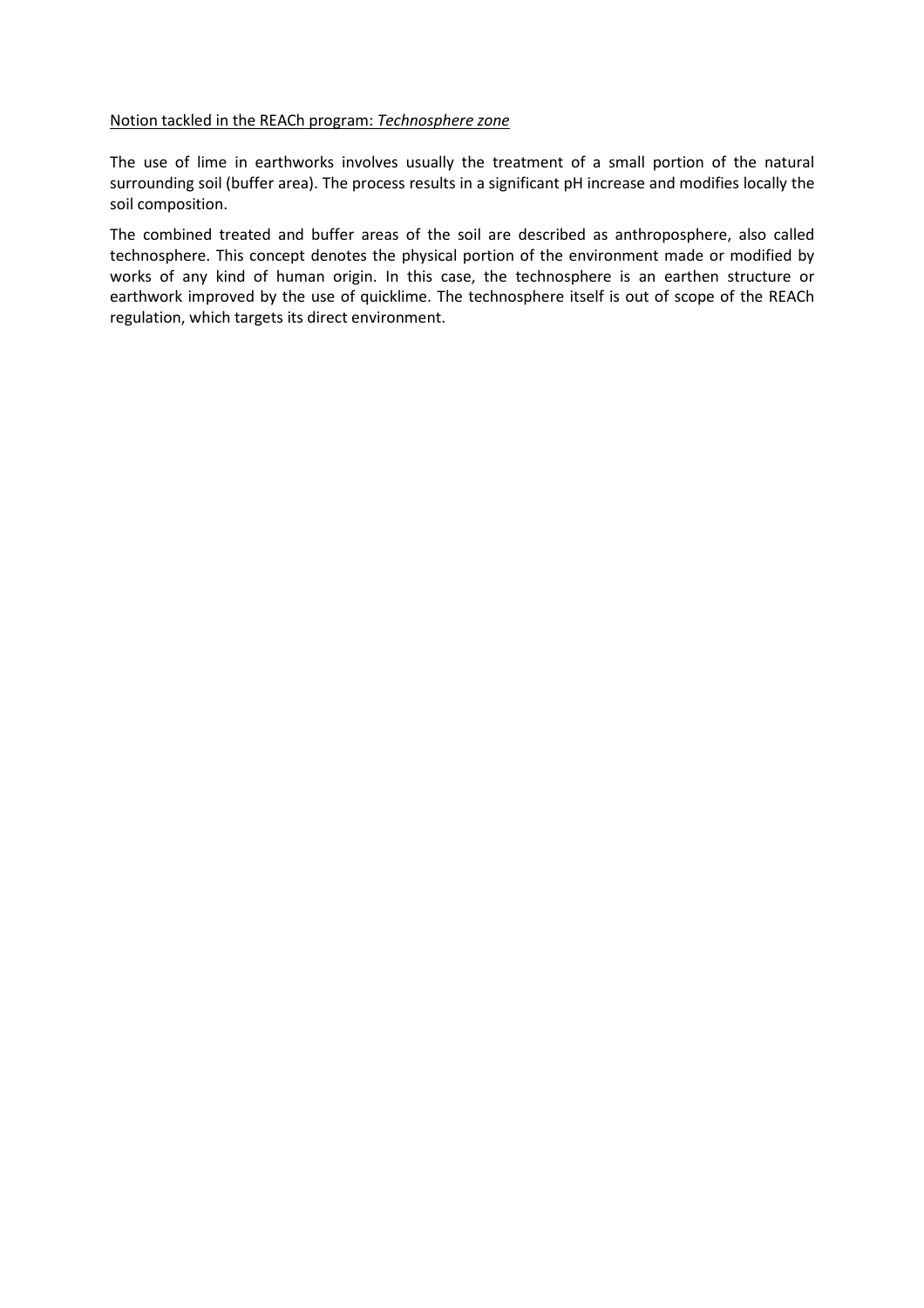# **II. Environmental impact of lime: Studies on the migration of the ions and impact on the direct environment of a work**

The improvement in and the stabilization of soils with lime involves the preparation of an intimate soil/lime mixture, which process greatly increases the basicity of the soil.

The high pH thus achieved is maintained for a very long period of time, which can vary from several years to several decades. Certain legitimate questions, ensuing from the presence of calcium and hydroxide ions in a large body of treated soil, may consequently be posed with regard to the possible diffusion towards the direct environment of the work concerned but also towards the aquifers and ground waters possibly present underneath the work.

From the perspective of responding to these questions, a series of tests and analysis have been carried out, from laboratory experimentation up to full-scale implementation, the results of which are presented below. Some other results, coming from a literature study, are also illustrated.

# **II.1. Laboratory leaching tests**

This study was carried out in the Lhoist R&D laboratories, where a leaching column was installed in 2002. This appliance makes it possible to measure the composition and the pH of a solution leached from a sample of treated soil; it is based on the German standard DIN 18130-1, relating to the test of permeability of a soil.

The experimental arrangement is represented in Figure 1. In a triaxial cell filled with water, the cylindrical sample of treated soil is confined in a rubber membrane, and a porous disc is placed in contact with the upper and lower surface of the sample. In order to accelerate the leaching process, a flow of pressurized water (0.1 MPa) is circulated from the bottom towards the top of the sample. The rubber membrane is maintained with a higher confinement pressure than the leaching pressure (0.12 MPa), so as to prevent circulation of water between the membrane and the sample.



*Figure 1. Experimental assembly of the leaching cell.*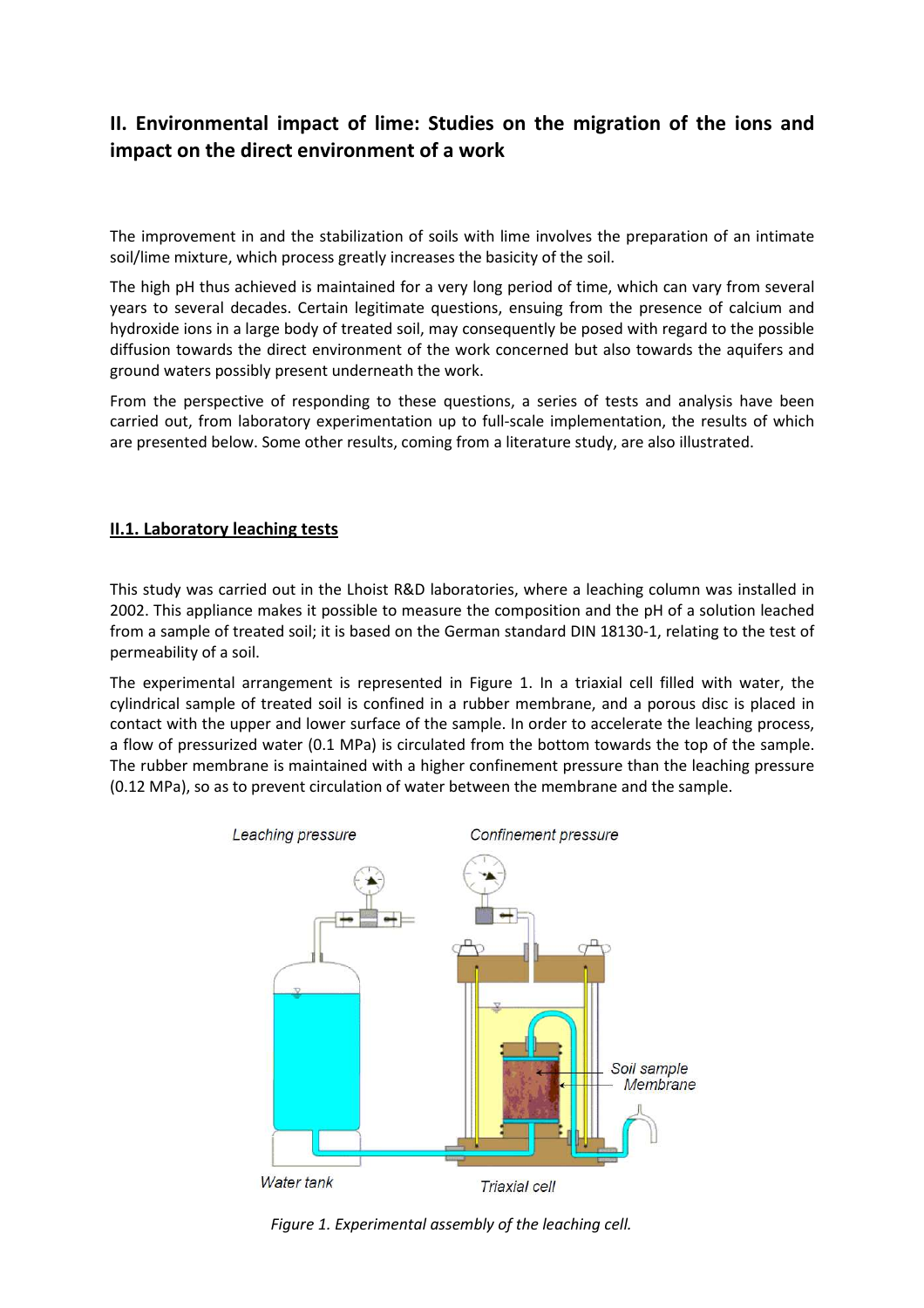

*Figure 2. Arrangement of the soil sample subjected to the leaching test.* 

The equipment is intended to receive cylindrical test specimens with a height of 12 cm and a diameter of 10 cm, prepared in Proctor moulds. The lower layer of the sample (thickness  $= 4$  cm) is produced from a soil treated with lime, while the two intermediate and upper layers consist of an untreated soil (Figure 2). The test specimen is positioned in the appliance so that the stream of water first passes through the treated layer and subsequently passes through the untreated soil.

The soil examined is a silty soil from the Picardy region (France). Two dosages of lime were studied: 1.5% and 3%. The water percolation tests were

carried out for approximately 2 months, the change in the pH and in the concentration of calcium ions being measured in the leached solution. On conclusion of each test, the test specimen was recovered and cut into 6 slices, the  $Ca^{2+}$  content and the pH of which form the subject of measurements.

# Analysis of the leached water

The change in the pH of the leached water is illustrated in Figure 3, respectively in the case of the test specimens containing a layer of treated soil containing 1.5 % and 3 % of lime. The initial pH of the distilled water is neutral ( $pH = 7$ ) and increases by 1 to 2 units (up to a value equal to 9 in the case of the treatment with 3 % of lime). However, this increase remains low, in comparison with the high pH values found in a treated soil (of the order of 11-12, depending on the treatment conditions and on the age of the work). A slight decrease in the basicity of the solution is furthermore observed.

In order to establish a comparison, allowed pH values of industrial effluents neutralization, are in the range of 5.5 to 8.5, and when neutralization is made with lime, 5.5 to 9.5, which would integrate this case. For further information, see official French and European specifications.3,4

The amount of calcium which is passed into the percolation water is low. It is evaluated at less than 3 mg per week. Furthermore, this leached amount has a tendency to decrease with time, as is suggested by the graph of Figure 4, in the case of the sample containing the soil treated with 3 % of lime.

Once again, it is possible to have a comparison of the maximum calcium oxide amount leached with the REACh threshold, taking therefore the hypothesis that all the leached calcium is coming from lime. During the first week of the test, the level of leached calcium ions is the highest and corresponds to 2.6 mg/day. The calculation of equivalent concentration in water, taking the test parameters into account and the Darcy's law of hydraulic conductivity :

$$
Q = k.S.\Delta dH/L
$$

Where :

 $Q =$  water flow  $(m^3/s)$ ;

k = hydraulic conductivity (m/s) :  $10^{-9}$  m/s is a relevant hypothesis giving a small leached volume

<sup>&</sup>lt;sup>3</sup> https://aida.ineris.fr/consultation\_document/8589 (France, 1996)

<sup>4</sup> https://circabc.europa.eu/sd/a/97d7bd92-e92e-4b42-a2b3-

<sup>6</sup>a1d8d00d81d/National%20Technical%20Regulation%20%20on%20Industrial%20Wastewater.pdf (EU, 2009)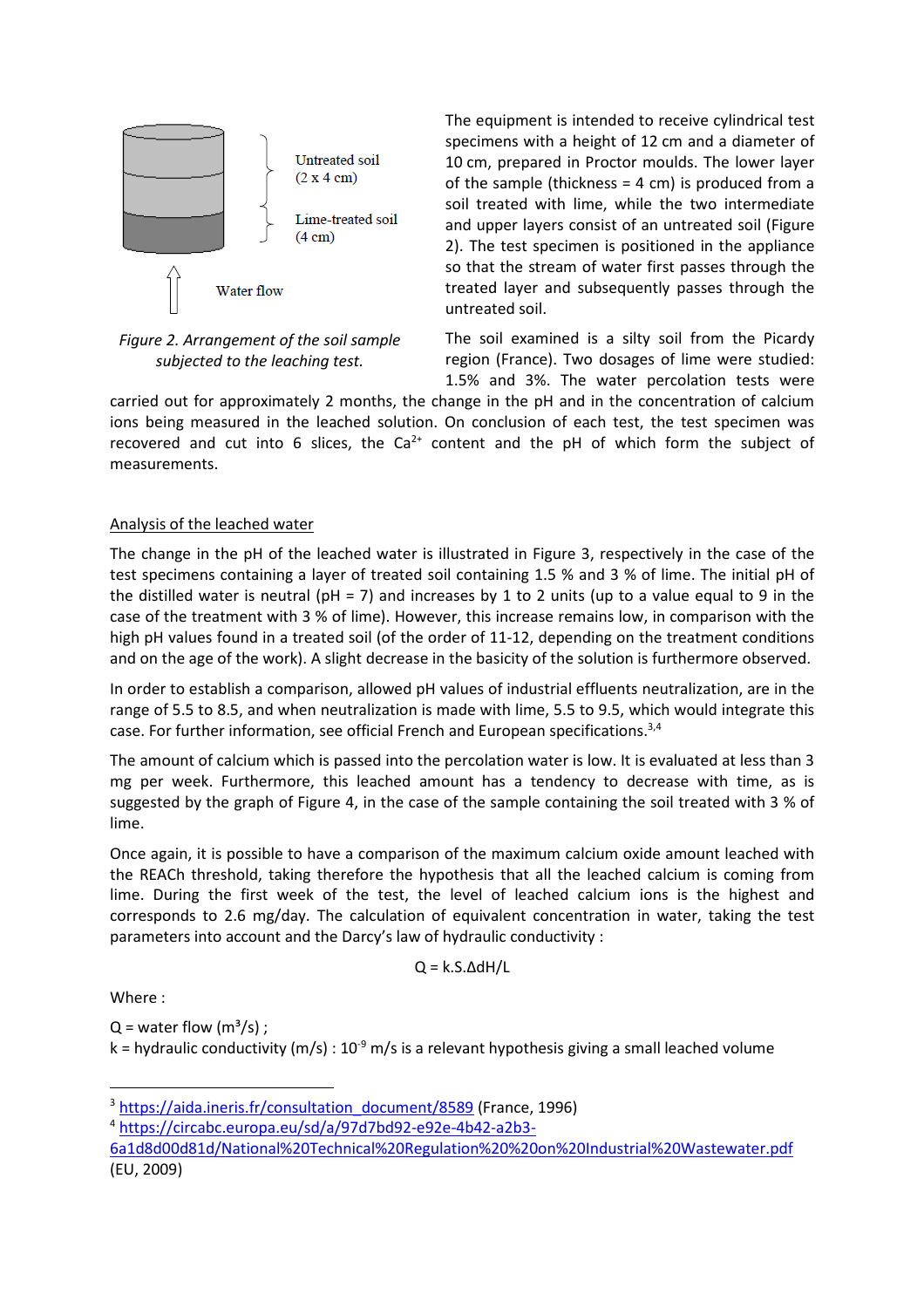S = specimen section  $(7.85.10<sup>-3</sup> m<sup>2</sup>)$ ; L = specimen height : 0.12 m ΔH = piezometric height, or equivalent water column : 10 m (1 bar)

The calculation gives  $Q = 6.9.10^{-10}$  m<sup>3</sup>/s, or 5.6.10<sup>-5</sup> m<sup>3</sup>/day (56 ml/day). The calcium concentration is, at this time, equal to 2.62/0.056 = 47 mg/liter, which also corresponds to a maximum CaO equivalent of 66 mg/L.

Taking into account that the PNEC (*Predicted No Effect Concentration*) in soil and groundwater is 817.4 mg/L according REACh, the leached lime will stay well below this value.



*Figure 3. pH values of the leaching waters from the samples containing the silty soil treated with 1% (upper graph) and 3% (lower graph) of quicklime.*

Conclusion of this series of tests: the pH and the amount of calcium (calcium oxide) leached by a solution of water injected at a relatively high pressure are both maintained at acceptable levels, even in the case of a treatment with 3% of lime.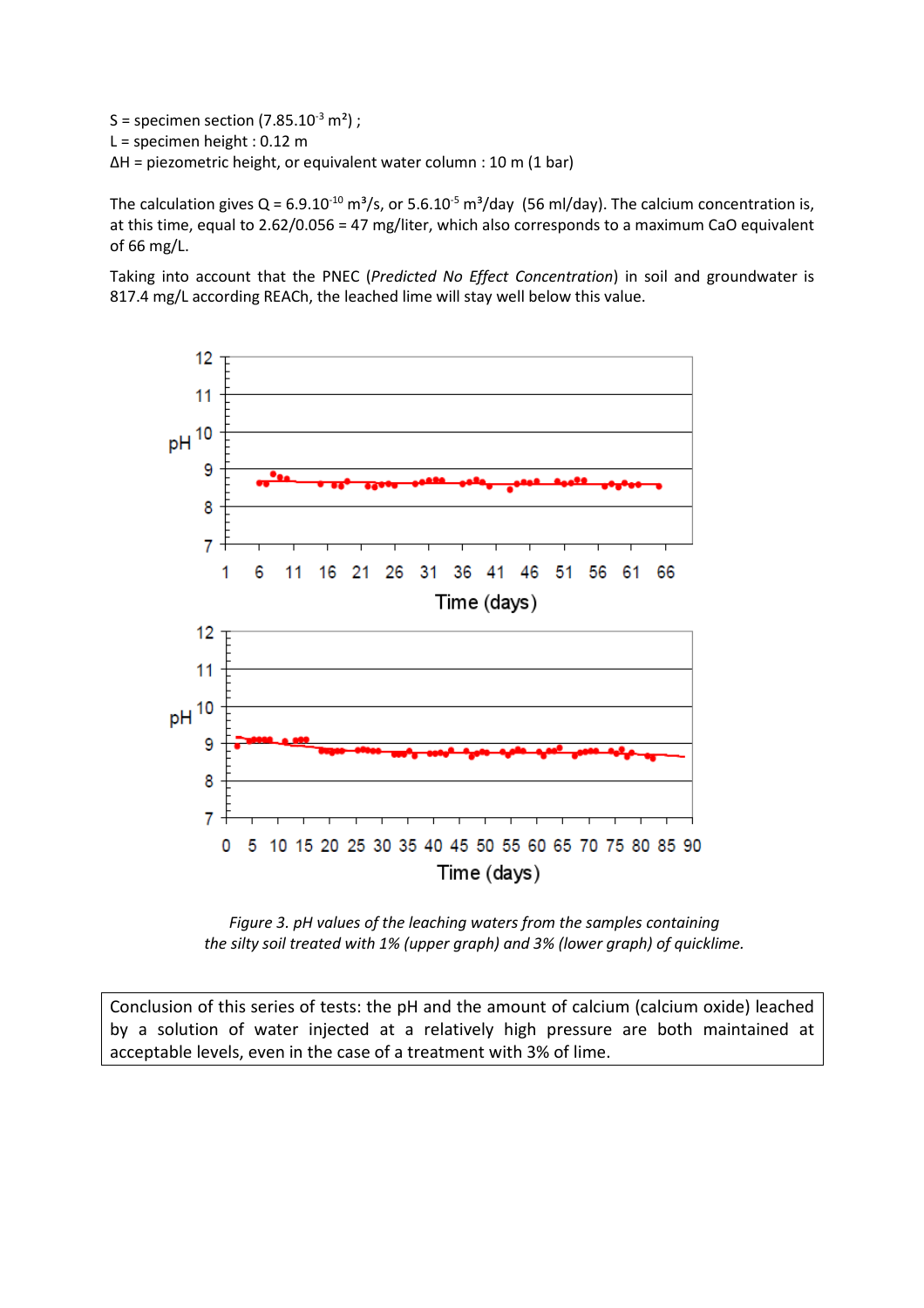#### Analysis of the recovered soil test specimens

On conclusion of leaching tests, the soil test specimens were recovered and cut into 6 slices, each having formed the subject of a measurement of pH and of calcium content. The change in these two parameters through the structure of the test specimen contained in the soil treated with 3% of lime is represented in Figure 5.

After 2 months of accelerated percolation, the pH of the treated layers remains at 10.8, while the untreated fractions exhibit a pH of 7.2 to 7.5, which is recorded as being the original pH of the natural soil. The content of calcium ions is much bigger in the treated section and decreases in the untreated sections as a function of the distance of separation from the soil treated with lime (Figure 5).

These observations tend to demonstrate the "buffering" nature of the layers of natural soil underlying a treated soil, the ions being adsorbed by a thin layer of natural soil, even under a percolation pressure of 0.1 MPa.



*Figure 4: Amount of leached calcium as a function of the time, from the sample containing the silty soil treated with 3% of lime.*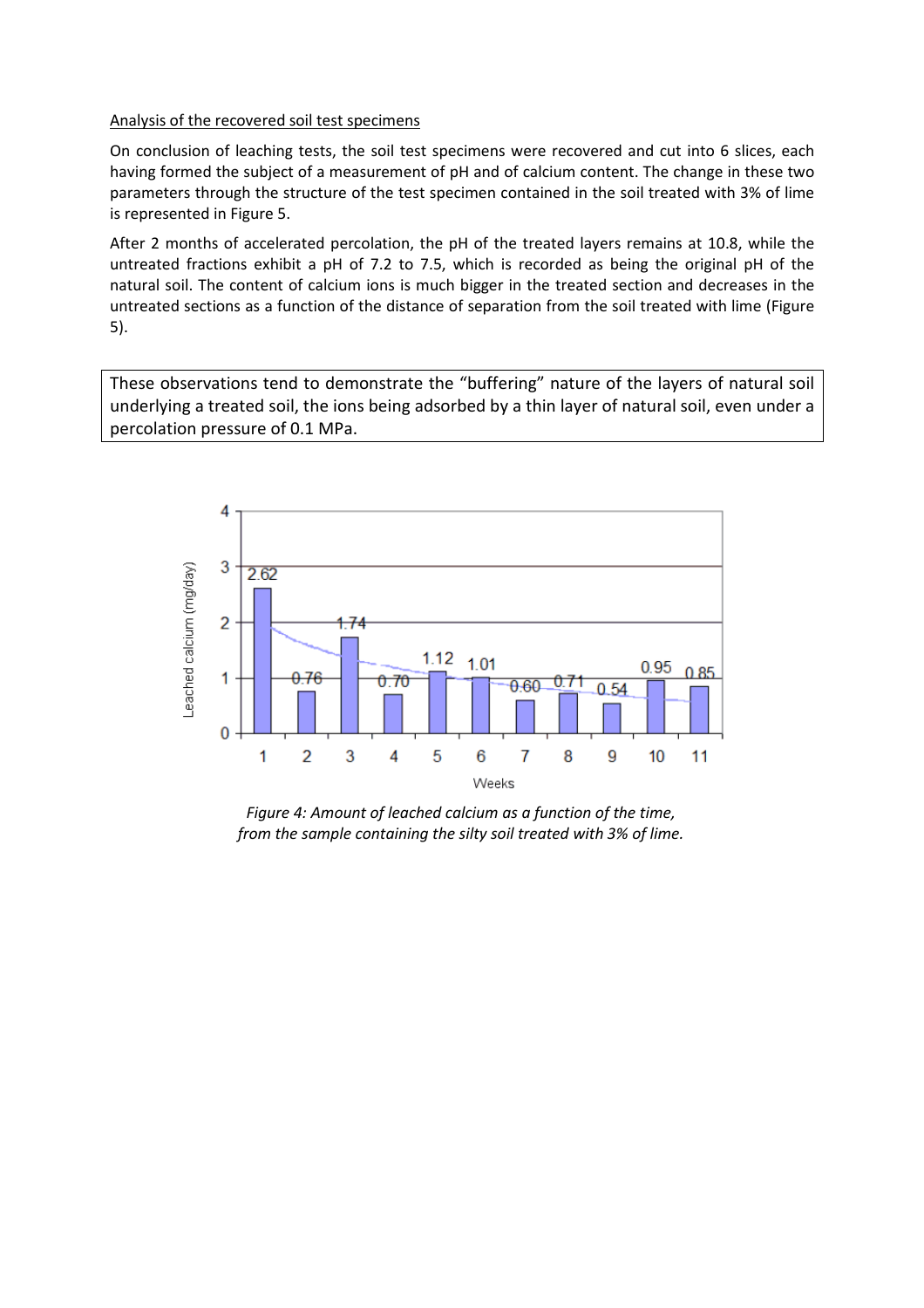

*Figure 5: pH values of the different layers and total CaO content of the sample of silty soil treated with 3% of lime and untreated "buffer" soil, on conclusion of the percolation test.*

# **II.2 Experimental trench**

This trench was built with the initial aim of measuring mechanical performance qualities of excavated and recycled materials treated with lime. It was prepared and constructed in collaboration with the CER (Research and Experimentation Centre, Rouen, France), on a materials recycling platform.

Samples were taken from and in the direct vicinity of this trench, in order to evaluate the diffusion of lime from the treated zones towards the surrounding soil body.

The experimental trench was built in the following way (see Figure 6) :

- A sublayer made of untreated silt  $\odot$  (35 cm)
- A layer of treated mix (silty clay excavated material treated in a mixing plant with 2% of quicklime) 2 (45 cm)
- A covering layer made of untreated gravel  $\mathcal{D}(17 \text{ cm})$
- Everything inserted into a sandy soil body  $\Phi$

The trench, in its soil body, was soaked for 2 months. Once this period of time had passed, a transverse trench was hollowed out and samples were taken manually from the section. The sampling scheme is represented in Figure 7.

The following were withdrawn:

- samples in the layer of treated soil: Va, Vb, Vc
- 2 samples in the silt sublayer: La, Lb
- 6 sand samples: Sa, Sb, Sc, Sd, Se, Sf
- 2 reference samples: Sref (sand) and Lref (silt)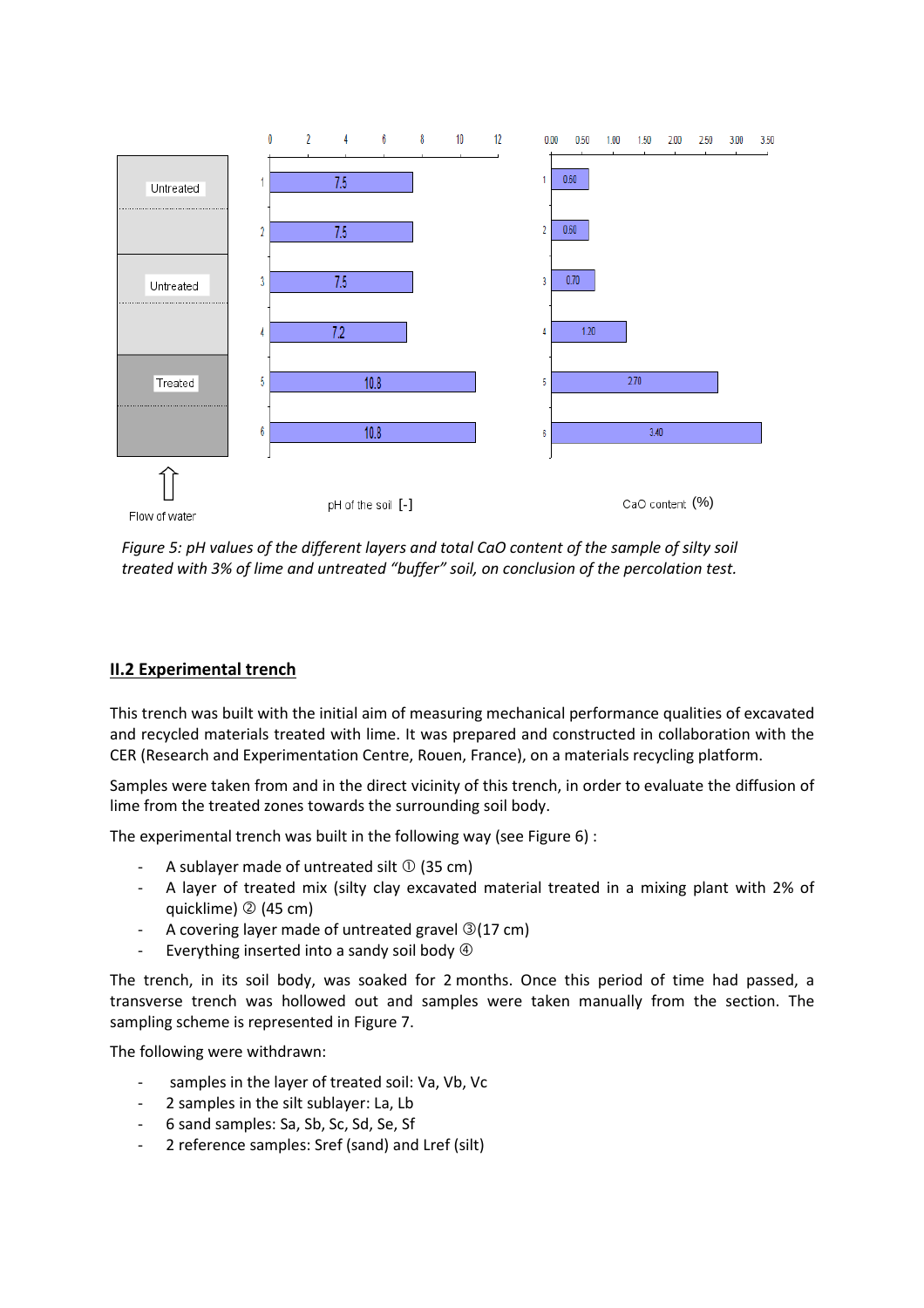Each sample was subjected to a measurement of total calcium by atomic absorption. After stirring a suspension of 100 g of dry soil in 1 litre of water for 24 h, pH and conductivity measurements were carried out on the filtrate.



*Figure 6: The experimental trench profile. The different materials of which it is composed are identified in the text.* 

The conductivity, which is a direct function of the ion concentration, makes it possible to qualitatively validate the total calcium measurements. The results of these measurements are taken up in , in which the contents of calcium have been converted into CaO equivalent.



*Figure 7: Scheme for withdrawing the samples from the experimental trench.*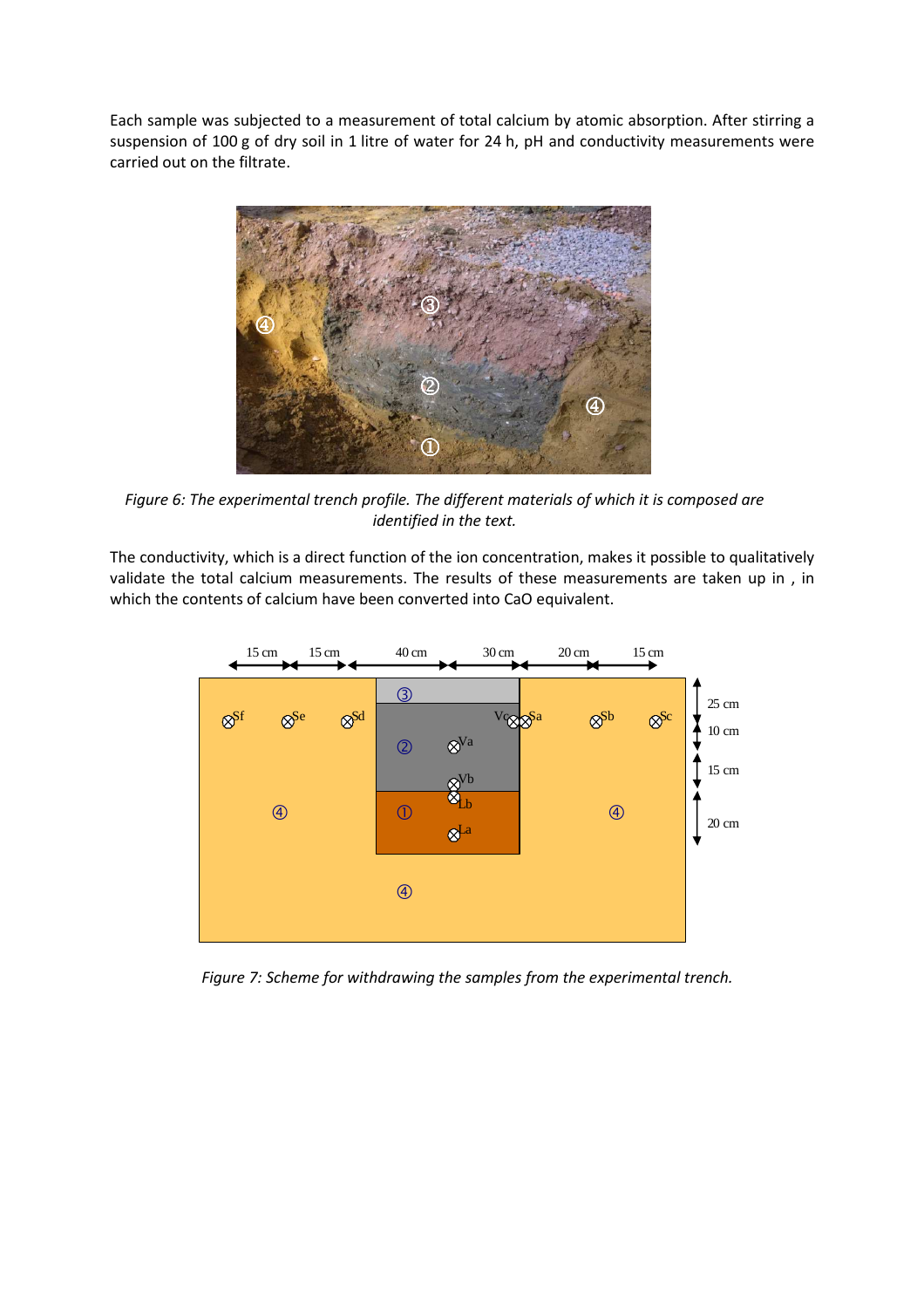| Material reference | Type of material         | pH   | <b>Total Ca</b><br>(%, CaO expressed) | Conductivity (µS/cm) |  |
|--------------------|--------------------------|------|---------------------------------------|----------------------|--|
| Va                 |                          | 12.2 | 12.43                                 | 1362                 |  |
| Vb                 | Lime-treated<br>material | 12.2 | 12.92                                 | 1465                 |  |
| <b>Vc</b>          |                          | 12.2 | 16.75                                 | 1369                 |  |
| Sa                 | Sand body                | 9.7  | 0.03                                  | 80                   |  |
| Sb                 |                          | 8.4  | 0.03                                  | 64.7                 |  |
| <b>Sc</b>          |                          | 8.6  | 0.04                                  | 175.4                |  |
| Sd                 |                          | 8.7  | 0.03                                  | 51.3                 |  |
| Se                 |                          | 8.5  | 0.03                                  | 8.53                 |  |
| Sf                 |                          | 8.7  | 0.03                                  | 8.68                 |  |
| Sref               |                          | 8.5  | 0.04                                  | 8.46                 |  |
| La                 |                          | 7.8  | 0.04                                  | 86.1                 |  |
| Lb                 | Silty soil sublayer      | 8.0  | 0.24                                  | 90.2                 |  |
| Lref               |                          | 8.3  | 0.03                                  | 26.3                 |  |

*Table 1: Results of the pH, total Ca (CaO expressed) and conductivity measurements at the different sampling locations identified in Figure 7.*

The pH of the treated material remains in all cases greater than 12, even after immersion for 2 months. The pH of the sand sample Sa, in direct contact with the treated material, is scarcely higher than that of the other sands (9.7 in comparison with 8.5); the same observation may be made for the layer of silt underlying the treated material.

It may be concluded therefrom that the rise in pH is only slightly noticeable and is restricted to the first centimetres of soil surrounding the portion treated with lime.

Nevertheless, the measurements of total calcium and of conductivity generally show us a high concentration of calcium ions in the lime-treated layer and a very limited concentration in the neighbouring materials. The migration of ions, with calcium and hydroxide ions, into the neighbouring materials is negligible and remains restricted to the first centimetres (Sa and Lb), despite a prolonged saturation of the site.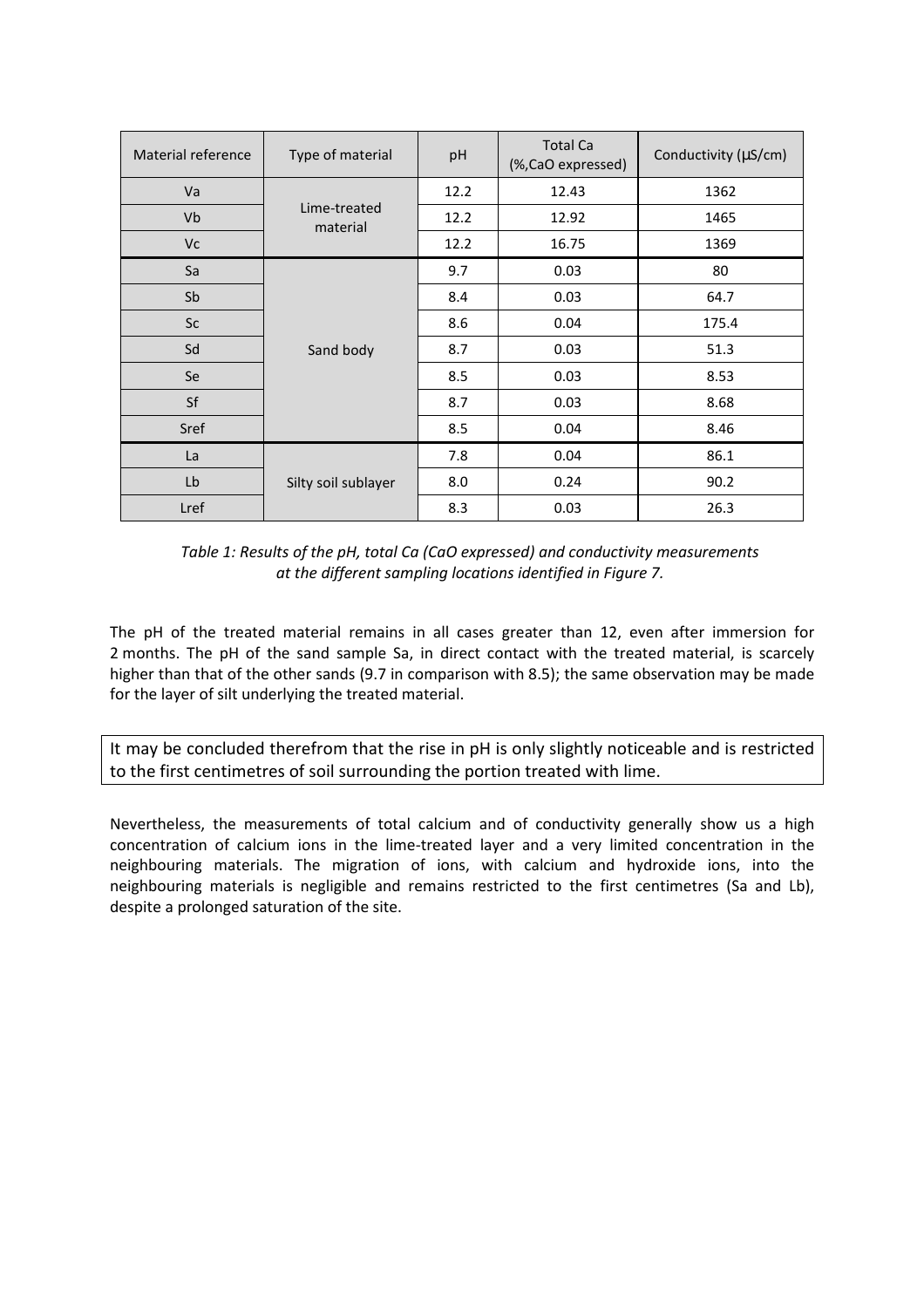# **II.3 Tests carried out in a real work situation**

#### Embankment of motorway in Czech Republic

The following study, carried out on a real work, was performed in December 2001 by the company Stavebni geologie – Geotechnika. The site concerned is the construction jobsite of the motorways R3509 Slavonin - Praslavice and E 0803 Nova Ves – Doksany, in the Czech Republic.

This study, in addition to the advantage of giving results for a real construction site situation, also exhibits the following benefits:

- the works are located in a nature reserve, for which the environmental impact of a treatment with lime is of obvious importance;
- the measurements on site could be correlated with laboratory and percolation tests.

The measurements carried out on the site show that, in the vicinity of the foot of the embankment, the pH of the water in nine boreholes changed, passing from a neutral value ( $pH = 7$ ) to a value of 11.5 during the works for treatment with lime (from 25 July to 11 August 2000).

The values return to the initial neutrality during the following winter and subsequently remained constant. The increase in pH observed in the excavation period can be attributed to the locations where the samples were taken, open core borings exposed to runoff water and to lime dust.

The tests carried out in the laboratory made it possible to measure the change in the pH and in the concentration of soluble calcium on the soils of the work treated with 2.5% of quicklime. The results, presented in Figure 8, show relatively constant pH values and a decrease in the soluble calcium, doubtless due to the fixing thereof by pozzolanic reaction.

Similar determinations were carried out on samples of water present in soils this time withdrawn at different distances from the foot of the embankment, in the direct surroundings of the motorway R 3509 (March and June 2002). The results are illustrated in Table 2 and in Figure 9.

The values measured are fairly close to the values present in the "natural" state and do not appear to be affected by leaching of the lime from the embankment of treated soil.



*Figure 8: Change in the pH and in the calcium concentration of the materials treated with 2.5% of lime on the Czech Republic site.*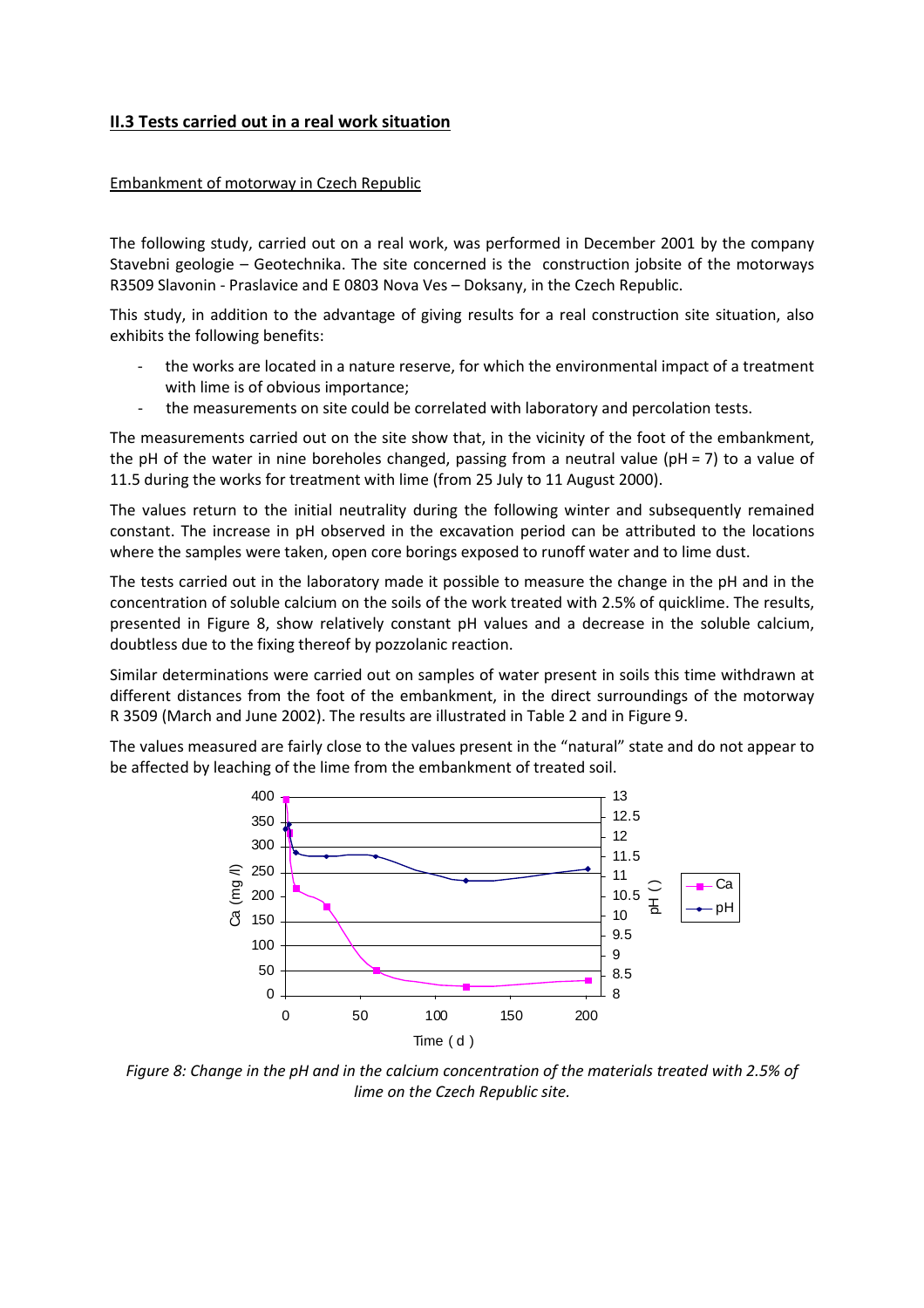| Distance from the toe of the<br>embankment (m) | Position: pK 150.149 |      |                                             |      |  |
|------------------------------------------------|----------------------|------|---------------------------------------------|------|--|
|                                                | $pH(-)$              |      | Calcium concentration (mg/dm <sup>3</sup> ) |      |  |
|                                                | March                | June | March                                       | June |  |
| 10                                             | 8.05                 | 7.84 | 7.6                                         | 15.4 |  |
| 20                                             | 8.02                 | 7.66 | 10.5                                        | 14.9 |  |
| 30                                             | 8.5                  | 8.17 | 8.7                                         | 12.4 |  |

*Table 2: pH and calcium concentration in the soil bodies surrounding the zone treated with 2.5% of lime.*



*Figure 9: pH values measured in the water on conclusion of core borings at several distances from the soil body treated with 2.5% of lime.*

The percolation tests were carried out simultaneously on samples of untreated soil, samples treated with lime and a sample consisting of a sublayer of untreated material covered with the soil treated with lime. All the soil samples were withdrawn on the site of the motorway R3509. The soil, which is a silty clay, was compacted with Proctor energy at its natural humidity. The dosages with lime of the treated samples are of the order of 1% or 3%. The percolation tests were carried out in a triaxial cell, with a cell pressure of 16.6 kPa and a confinement pressure of 4.6 kPa. This test required a week. The results are presented in Table 3.

| Test results      | Untreated | Without sublayer |        | With sublayer |        |  |
|-------------------|-----------|------------------|--------|---------------|--------|--|
| Lime addition (%) | 0% CaO    | 1% CaO           | 3% CaO | 1% CaO        | 3% CaO |  |
| pH                | 7.6       | 11.97            | 12.28  | 8.27          | 9.14   |  |
| Ca (mg/l)         | 202       | 278              | 472    | 98.4          | 103    |  |

*Table 3: Results of the percolation tests carried out on the materials from the Czech Republic site.* 

The sublayer of natural soil has a reducing effect both on the pH and the concentration of calcium ions of the leached solution. The pH is consequently greater by one unit with respect to neutrality (pH = 7), which tends to demonstrate that the untreated materials on which a large body of soil treated with lime rests, acts as a buffer, both for the basicity of the infiltrating water but also for the calcium ions dissolved after the treatment.

Note that the highest calcium concentration of the leachate corresponds to 661 mg/l CaO, which is again below the PNEC (*Predicted No Effect Concentration,* 817.4 mg/l).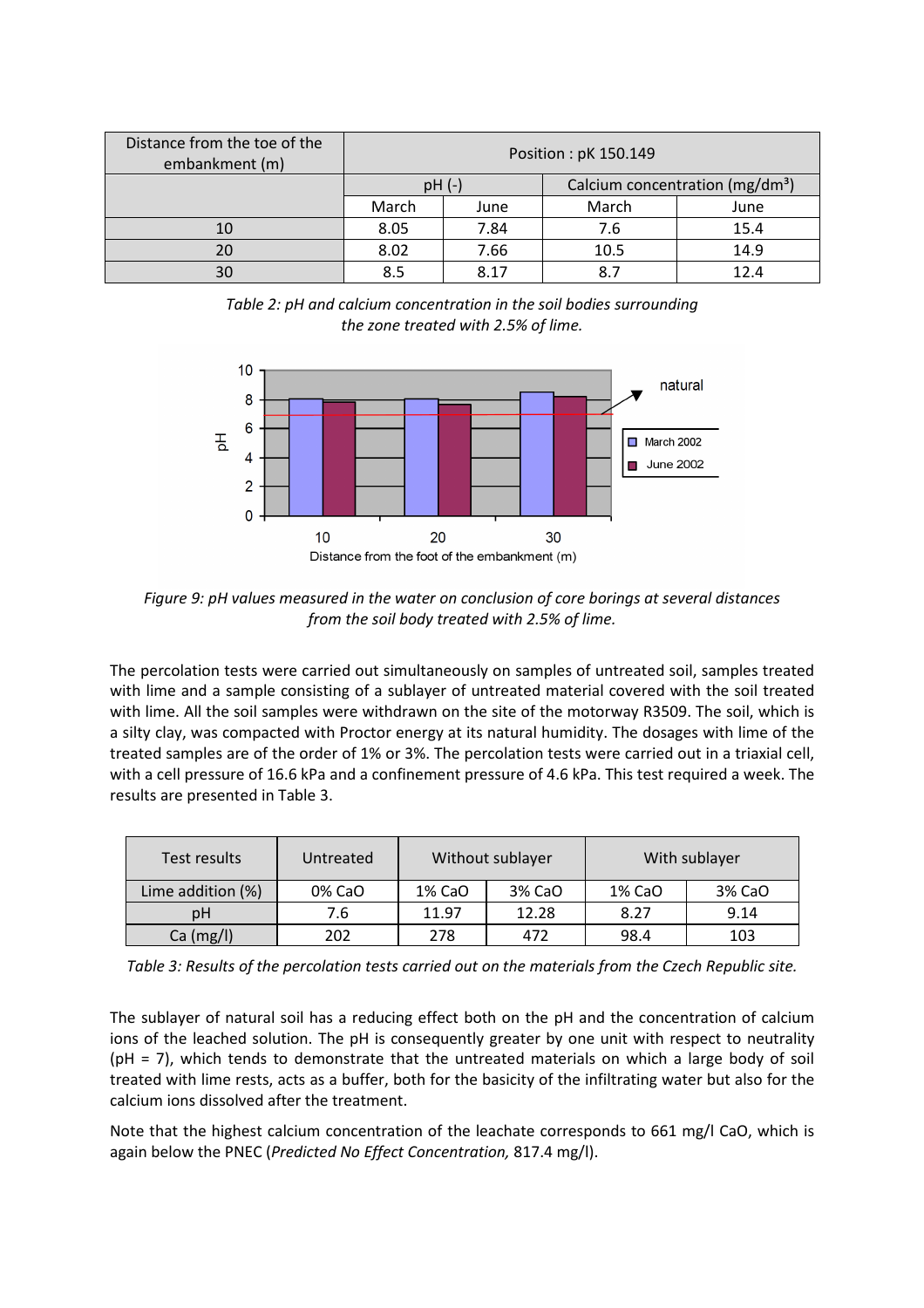#### Case of lime-treated water basin

In the context of an experimental pilot levee in lime-treated soil, a water basin was built in July 2015 in the Gard department (France). The material used for this operation was a silty soil excavated on the site and treated with 2 % quicklime. This basin of about 200  $m<sup>3</sup>$  capacity is also surrounded by an ambnakment and a platform built using the same lime-treated soil.

After the construction, the basin was filled with rain water and pumped water. pH measurements of water were performed 3 months after construction, from several samplings in the basin and from the water taken in the river nearby. The values are reported in Table 4, and also compared with rainwater.

| Origin of water         | Sample | pH value |
|-------------------------|--------|----------|
|                         | A      | 7.2      |
| Lime-treated soil basin | B      | 7.3      |
|                         | C      | 7.2      |
| River                   | D      | 7.3      |
| Rain water              | F      | 6.8      |

Table 4. pH values of water contained in lime-treated basin, comparison with river water and rainwater from the same area.

The pH value of the water contained in the basin from 3 months is absolutely identical to the river, meaning that no impact of the constitutive lime-treated soil can be observed.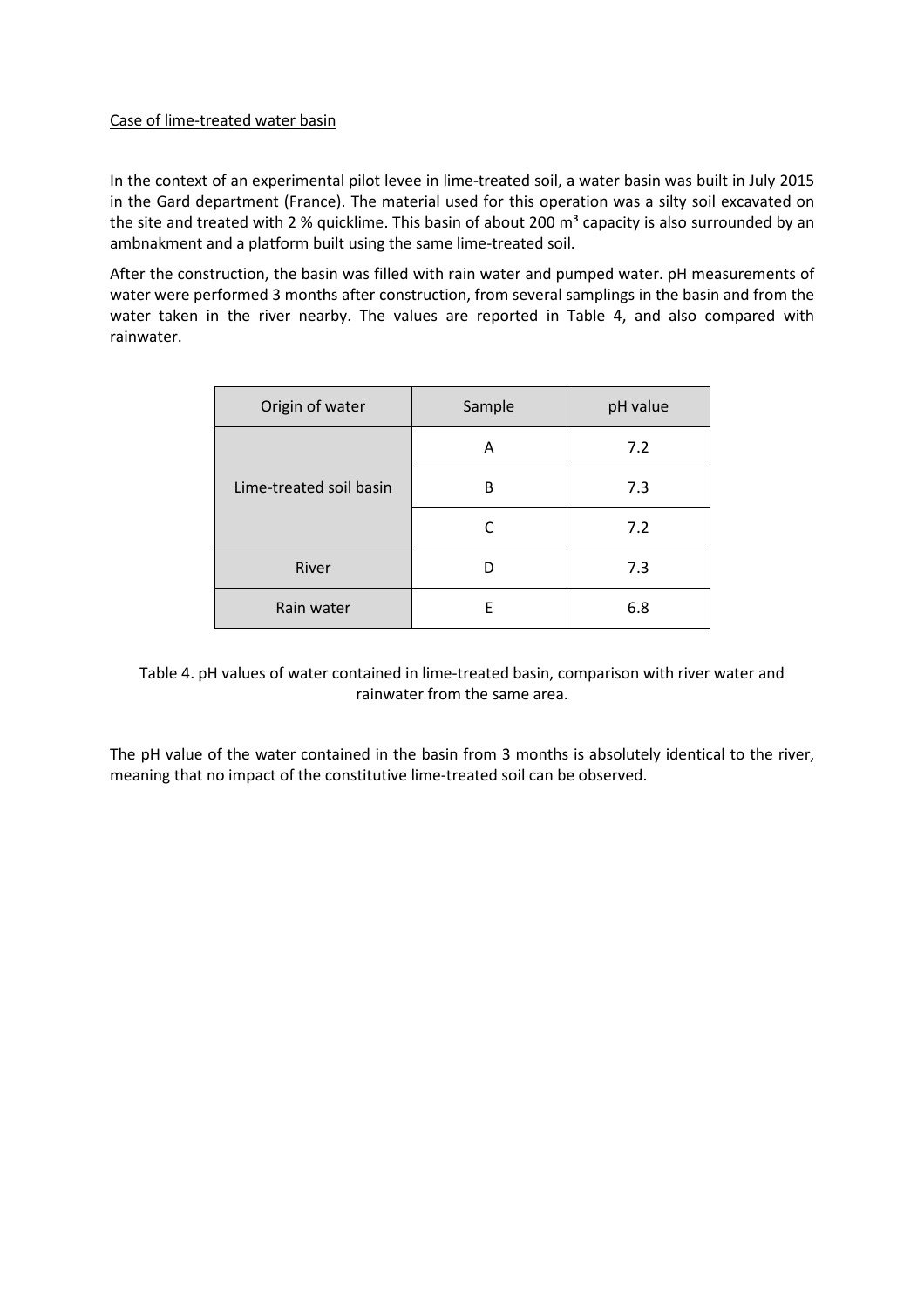# **II.4. Additional literature study : case of lime columns**

Several publications can be found on the literature, dealing with lime columns or lime piles, and having as first purpose to investigate the extend of improvement around these areas concentrated in lime. Some of them also report information about environmental impact in terms of lime diffusion into surrounding soils.

Rao and Mathew<sup>5,6</sup> investigated the permeability and the reaction products in lime-stabilized marine clay, using the lime column technique. They used the pH evolution as an indicator of lime migration. The pH was monitored for 60 days at distances up to 25 cm from the column face. The pH value, which was 7.5 after 2 days, reached 8.9 after 60 days.

These results can be compared with field tests made by Barker<sup>7</sup> on lime treated columns. He noticed that the pH increase near the lime piles is limited to a distance of 1.5 cm after 13 weeks. No more evolution was then observed after 13 further weeks. Laboratory tests from Rogers<sup>8,9</sup> confirmed that hydroxyl ion migration is limited between 2 and 3 cm far from the lime source. Barker's study<sup>10</sup> on 4



*Figure 10. Relationship between calcium concentration in clay surronding the lime pile, and curing period.* 

<sup>&</sup>lt;sup>5</sup> Rao, Mathew, Effect of lime on cation exchange capacity of marine clay, Journal of Geotechnical and Geoenvironmental Engineering, 123, 2, 1997

<sup>&</sup>lt;sup>6</sup> Rao, Mathew, Permeability studies in marine clays stabilized with lime columns, Int. Offshore and Polar Engineering, Hamilton, 1990

<sup>&</sup>lt;sup>7</sup> Barker J.E., Rogers C.D.F., Boardman D.I., Physico-chemicals changes in clay soils surrounding lime piles, International Conference on Underground Infrastructure research: Municipal, Industrial and Environmental Applications, University of Waterloo, Ontario, Canada, 2001

<sup>&</sup>lt;sup>8</sup> Rogers C.D.F., Glendinning S., The role of lime migration in lime pile stabilization of slopes, Quarterly Journal of Engineering Geology, 29, 1996

<sup>&</sup>lt;sup>9</sup> Rogers C.D.F., Glendinning S., Troughton V.M., The use of additives to enhance the performance of lime piles, Proceedings of the 4<sup>th</sup> International Conference on Ground Improvement Geosystems, Helsinki, 2000

<sup>&</sup>lt;sup>10</sup> Barker J.E., Ion Migration associated with lime piles, Ph. D. Thesis, University of Birmingham, Department of Civil Engineering, January 2002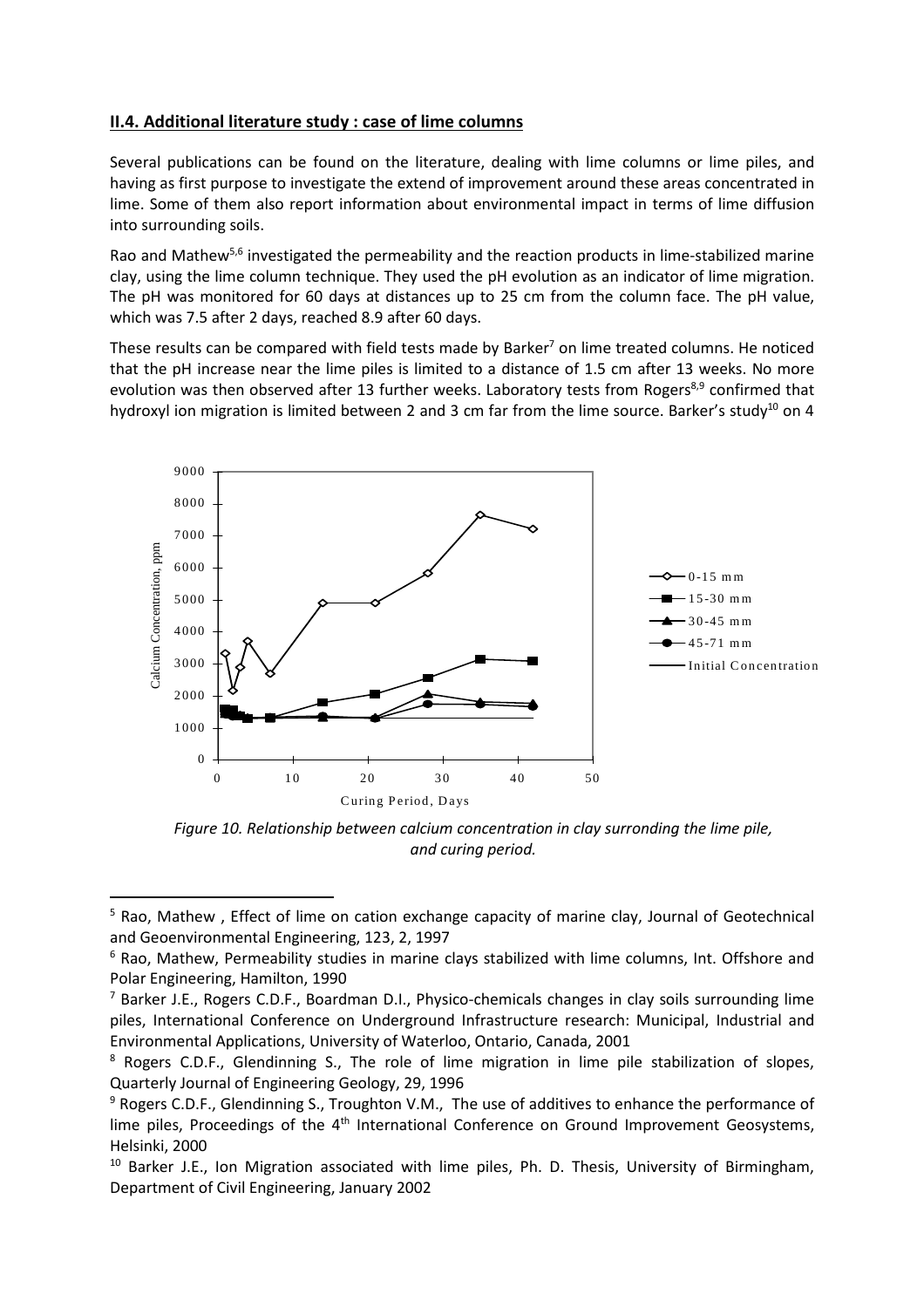more clayey soils with this technique led to similar conclusions: pH only increased from 5.5 to 6 after 60 days at a distance of 3 cm. The calcium ions seemed to be more mobile (Figure 10), but once again the diffusion perimeter seems to be limited to a few centimeters.

The authors provides the following explanation for lime diffusion in this type of application.<sup>8</sup> The actual mechanism is probably a combination of ion diffusion and mass transport depending on water flow conditions. With respect to diffusion, a possible explanation for the short distances observed is that it is controlled by a process of ion exchange. The potential for ion exchange must depend somewhat on mineralogy. The self-limiting nature of the reactions, in which stabilization of the soil adjacent to a pile inhibits further migration, must also be considered in the migration process.

# **II.5. Restoring the vegetation on the supporting soil mass treated with lime**

As part of a research project on the long term effects of stabilizing a loam with lime, the Centre de Recherches routières [Road Research Centre] (CRR, Belgium) conducted a study, which was the extension of a test bed installed in the 1970s. At the same time as the mechanical and chemical analyses of the supporting mass, a botanic examination was carried out in 2003 on this 30 year old stabilised loam in order to study the long term impact of the treatment on vegetation, by comparing the vegetation in this treated area with that in an adjacent sample area.

The loam has a plasticity index of 8 and 95% of particles are < 74 μm.

The test bed was made in August 1972, on a section of soil at the Sterrebeek experiment site, which belongs to the CRR. A loam was thereby mixed with 7% quicklime to a depth of 30 cm over an area of 225 m<sup>2</sup> (15x15 m). This treated area was left in this condition for more than 30 years without bearing any traffic loads or without any additional treatment or changes. Only one annual trim is mentioned. It is estimated that the first 10 cm of the treated layer was recolonized by the vegetation. Exhaustive phytosociological readings have been taken by the systematic botany and phytosociology laboratory at the Université Libre de Bruxelles. The procedure used is the traditional Braun-Blanquet method; on a standard 4 m² area and in physiognomically homogeneous vegetation communities. The readings are restricted to a standard area which means that all the readings can be compared for their specific richness, i.e. the number of species they contain. In total, four readings were taken in the test area and an identical number in the lime-treated area.

#### Present species

The number of species recorded in the two areas did not differ significantly: 28 for the test area compared with 25 for the treated area. In addition, it was noted that many species were common to the two areas. Among the species noted, the most calciphilous were cut-leaved cranesbill *(Geranium dissectum),* common tansy *(Tanacetum vulgare),* sprawling speedwell *(Veronica prostrata),* grass vetchling *(Lathyrus nissolia),* wild basil *(Calamintha clinopodium),* alfalfa *(Medicago sativa)* and coltsfoot *(Tussilago farfara).* The calciphilous species were found just as much in the test area as the lime-treated area. When the readings were taken, the treated area had both a smaller amount of vegetation cover (on average 55% of the soil covered in vegetation compared with 85% in the test area) and less developed vegetation. The vegetation reached an average height of 80 cm in the test area and 60 cm in the lime-treated area. However, these disparities seemed to recede as the seasons progressed.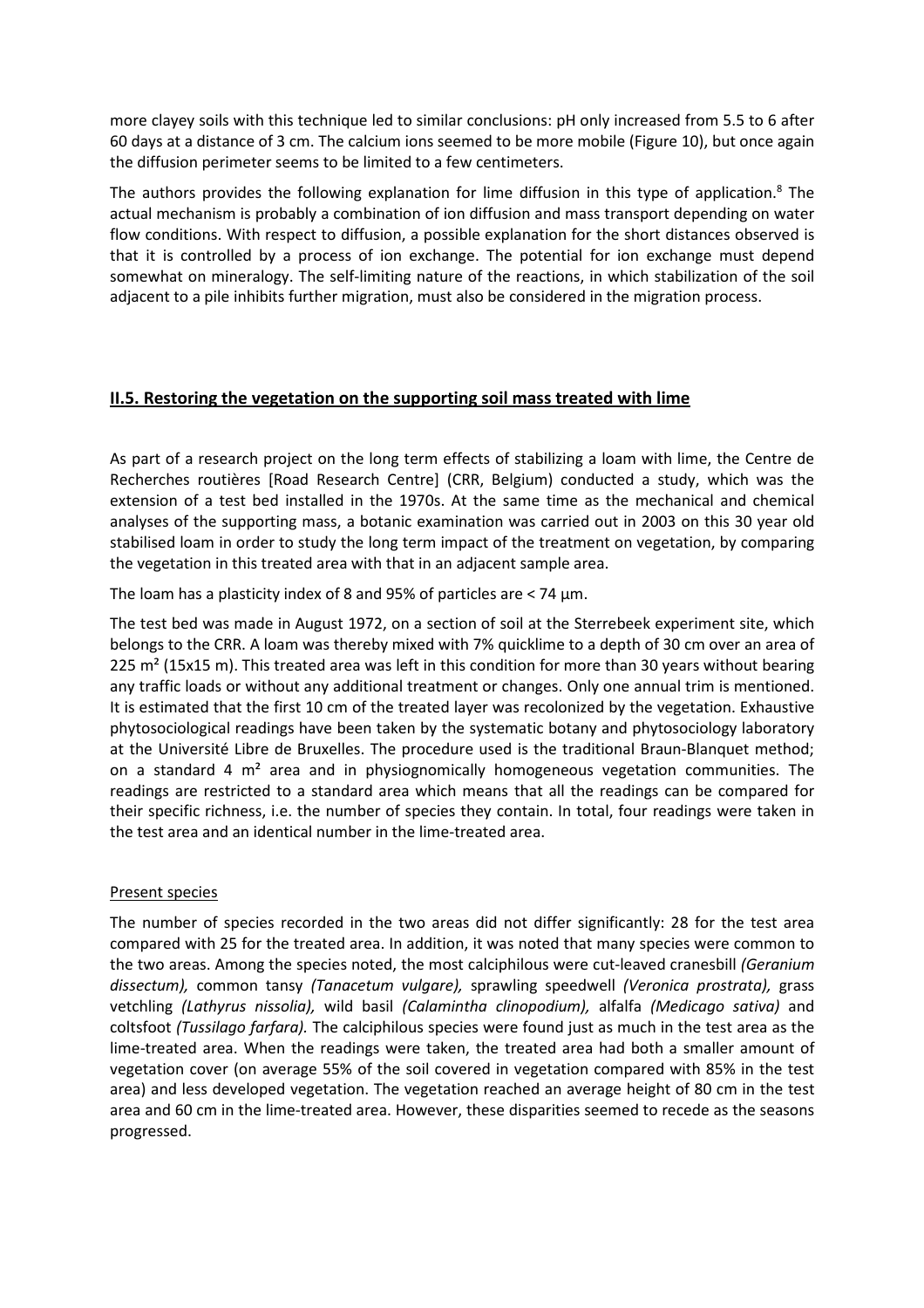Values indicating the different species present In order to correctly describe the different units of vegetation identified and their relationship with environmental variables, the acid-alkaline coefficients and the availability of nitrogen were calculated based on the Ellenberg indicator values.

The most relevant parameter in the study seemed, in fact, to be that of acidity, whereas the nitrogen content in the soil generally reflects the overall fertility of the soil expressed by the production of vegetation.

Each species was allocated an Ellenberg indicator value in order to calculate the coefficients for a reading. The total of the values from the species is then divided by the number of species in the reading.

The coefficients thereby calculated result from the acidity (R) and the nitrogen content (N) indicator values. The scale of values ranges respectively from strong acidity (R1) to the basicity and high calcium content (R9) and from an extremely low level of nitrogen (N1) to excessive nitrogen (N9). Table 17 shows the indicator values for the areas examined.

The two areas do not differ greatly from each other. The average number of species per reading is very close and the R values are also similar. The N values are slightly lower in the treated area, which is corroborated by a lower level of biomass.

| Test area |           |        | Lime-treated area |         |               |        |        |
|-----------|-----------|--------|-------------------|---------|---------------|--------|--------|
| Reading   | Number of |        |                   | Reading | <b>Number</b> |        |        |
| no.       | species   | values | values            | no.     | of species    | values | values |
|           |           | 6.8    | 4.9               | 5       |               | 6.3    | 4.7    |
| 2         | 18        | 6.3    | 5.4               | 6       | 15            | 6.5    | 4.2    |
| 3         | 12        | 6.6    | 6.0               |         | 14            | 6.3    | 5.3    |
|           | 17        | 6.5    | 5.6               |         |               | 6.1    | 4.8    |
| Average   | 16        | 6.6    | 5.5               |         | 14            | 6.3    | 4.8    |

*Table 4: Results of the R (acidity) and N (nitrogen) indicator values obtained after 30 years in the CRR bed. The lime-treated area corresponds to 30 cm of A1 loam treated with 7% lime.* 

#### Conclusion from the vegetation study

Even if, physiognomically, the test area and the limed area appear quite different at the time of the readings, these differences are not marked in the results. The total number of species observed in the two environments and the average number of species per reading, were not significantly different. The proportion of calciphilous species is similar in the two areas, and the R values cannot be used to distinguish them. Only the N value is slightly lower in the lime-treated area, which amounts to saying that the overall fertility of the soil is slightly less in the treated area.

# **II.5 Conclusions**

The multiscale study, carried out through laboratory leaching tests, samples withdrawn from a saturated experimental trench and on a full-size excavation site, has made it possible to conclude that the environmental impact of a treatment with lime, via the migration/diffusion of the calcium and hydroxide ions towards the neighbouring materials and aquifers, is very limited.